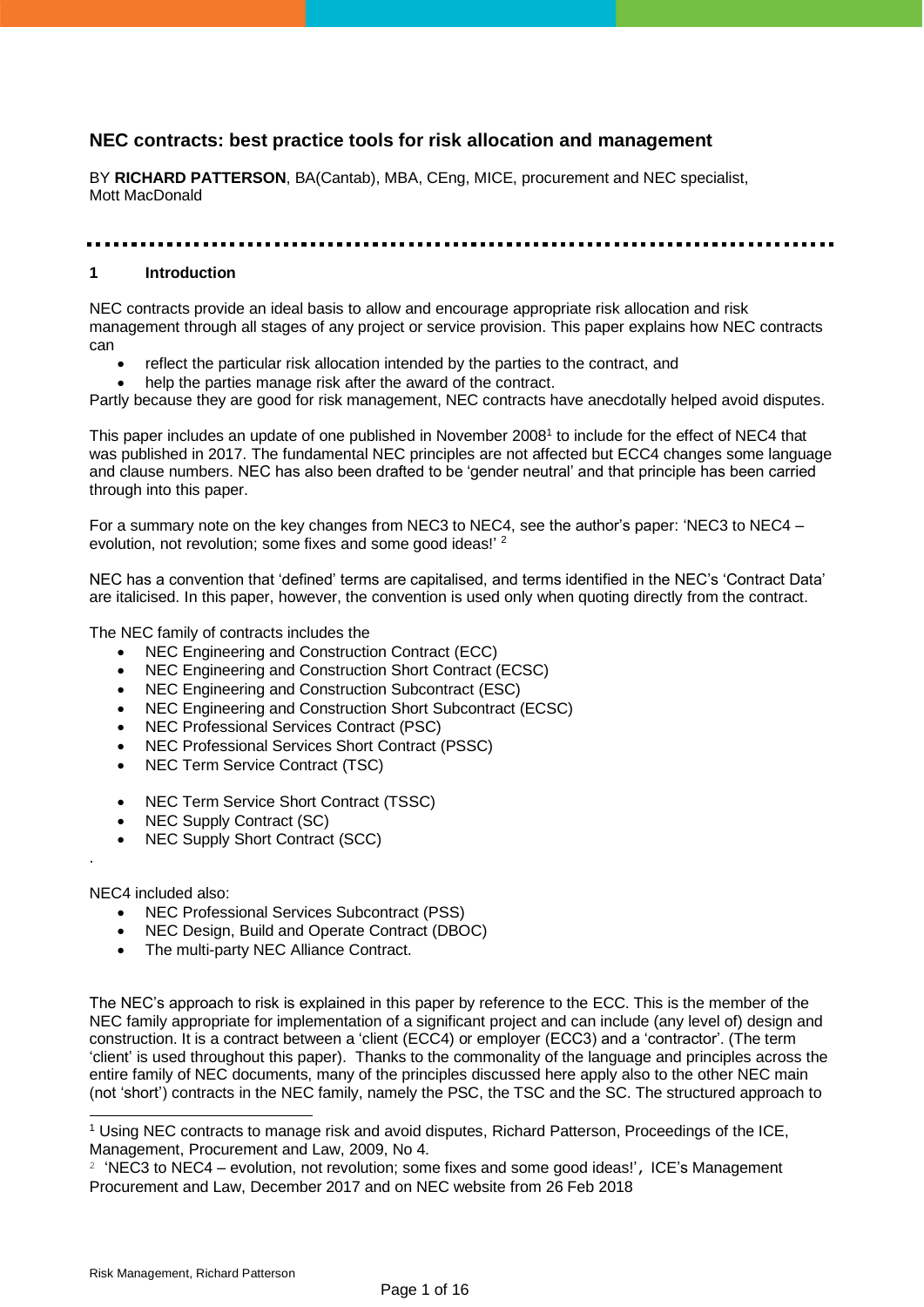risk allocation and management can, where appropriate, be passed along the supply chain using the NEC subcontracts.

The paper will follow risk through the project and contract process and look at:

- the dimensions of a deal
- risk in the words of the contract
	- $\circ$  general principles
	- o quantity and efficiency risks
	- o allocation and limitation of specific risks by choice of ECC secondary options
	- o allocation of the risk of occurrence of other specific events
		- changes to what the client wanted changes to the scope (ECC4) (works information in ECC3)
		- **■** design risk
		- weather risk
		- physical conditions risk
	- $\circ$  compensation events and client's liabilities ('employer's risks in the ECC3 have been revised and renamed 'client liabilities' in ECC4, to better indicate the additional protection given to the contractor.)
- risk through the use and management of the contract
	- o early warning and early warning registers (The 'risk register' in ECC3 has helpfully been renamed the 'early warning register' in EEC4) and
	- o allocating risk in compensation event quotations

This paper is informed by experience over 21 years of procurement with the NEC in many sectors with Mott MacDonald and of providing training on the NEC for Mott MacDonald and its clients and for the NEC division of ice publishing, publishers of the NEC contracts.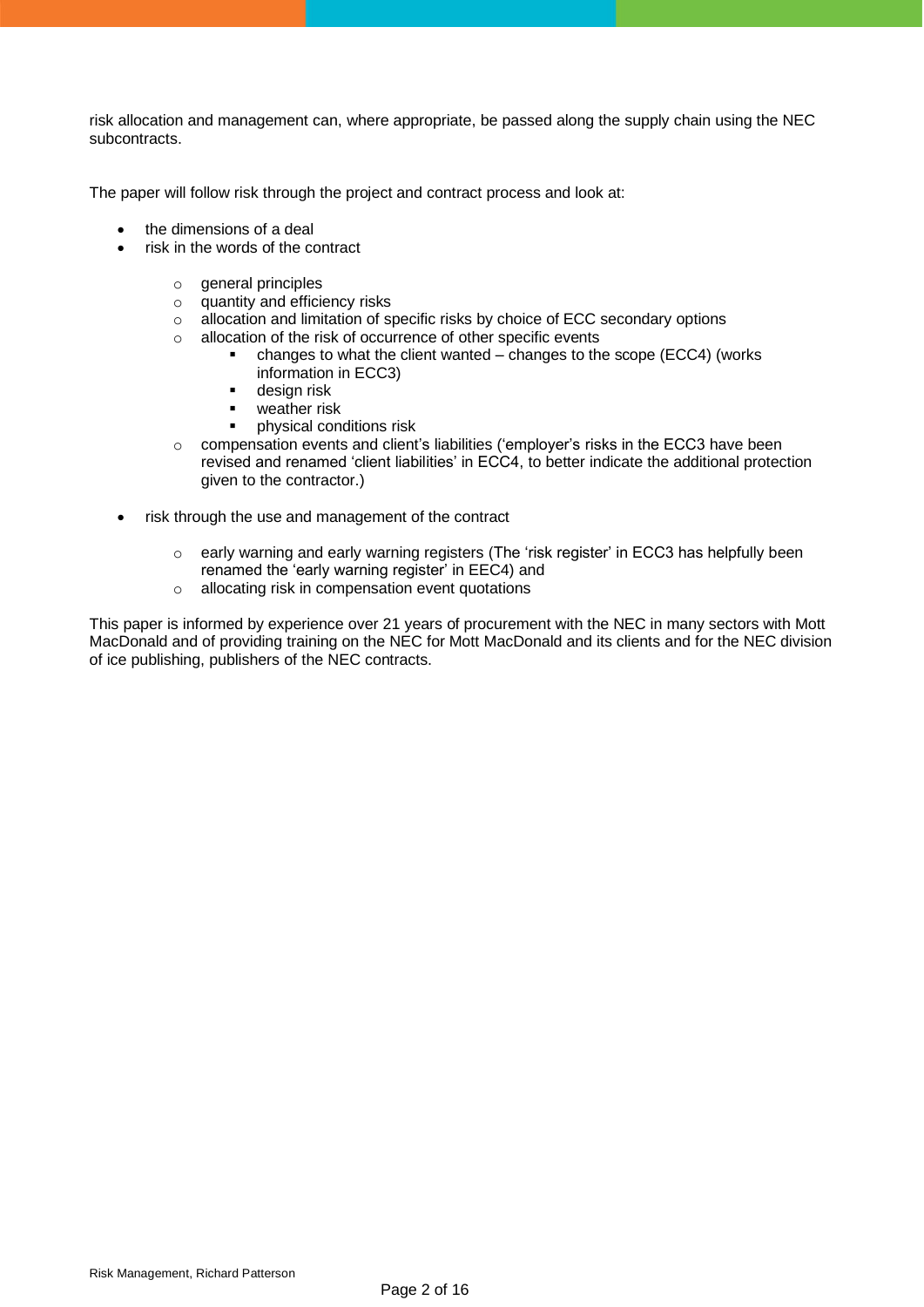## **2 The dimensions of a deal**

The 'project management triangle' of quality, cost and time is well known. Figure 1 illustrates what might be called the 'contract tetrahedron'. It introduces 'risk' as the fourth 'dimension'. Any 'deal' requires the agreement of:

- quality 'Scope (ECC3 Works Information)' and possibly 'Scope provided by the Contractor' for its design (see section 3.4.3)
- cost the 'total of the Prices', NEC's language for the 'contract sum'
- time the 'completion date', which is the date in NEC when completion is to be achieved
- $risk how$  the risk is to be allocated.

This is illustrated in Figure 1. The elements of risk allocation shown in Figure 1 are described in detail in the following sections.



#### **3 Risk allocation**

A key aim of any contract should be the clear allocation of risk. This part of the paper shows how NEC contracts are flexible and allow the client to achieve its desired risk allocation with clarity.

#### *3.1 General principles of risk allocation*

Figure 2 shows schematically how, throughout the development and implementation of any project the requirements of the work in any particular contract are progressively refined. As this is done. uncertainty and risk are driven out by successive stages of project development, design and risk management. The y-axis on the figure is shown as 'forecast outturn cost'. The 'base cost' is the best estimate of the cost of delivering the works at any point in time. On top of this is shown an allowance for 'risk and uncertainty'. This should include an estimate of the cost of uncertainties – e.g. in the quantity of work required – and an estimate of the consequences of specific risks that might impact on the cost of delivering the works. The concept of gradually driving out risk and uncertainty applies equally to the 'forecast time to completion' and the gradual determination by the client, up to the award of contract, of what it is that the client wants. As indicated, the actual outturn cost will be known only when the project is completed.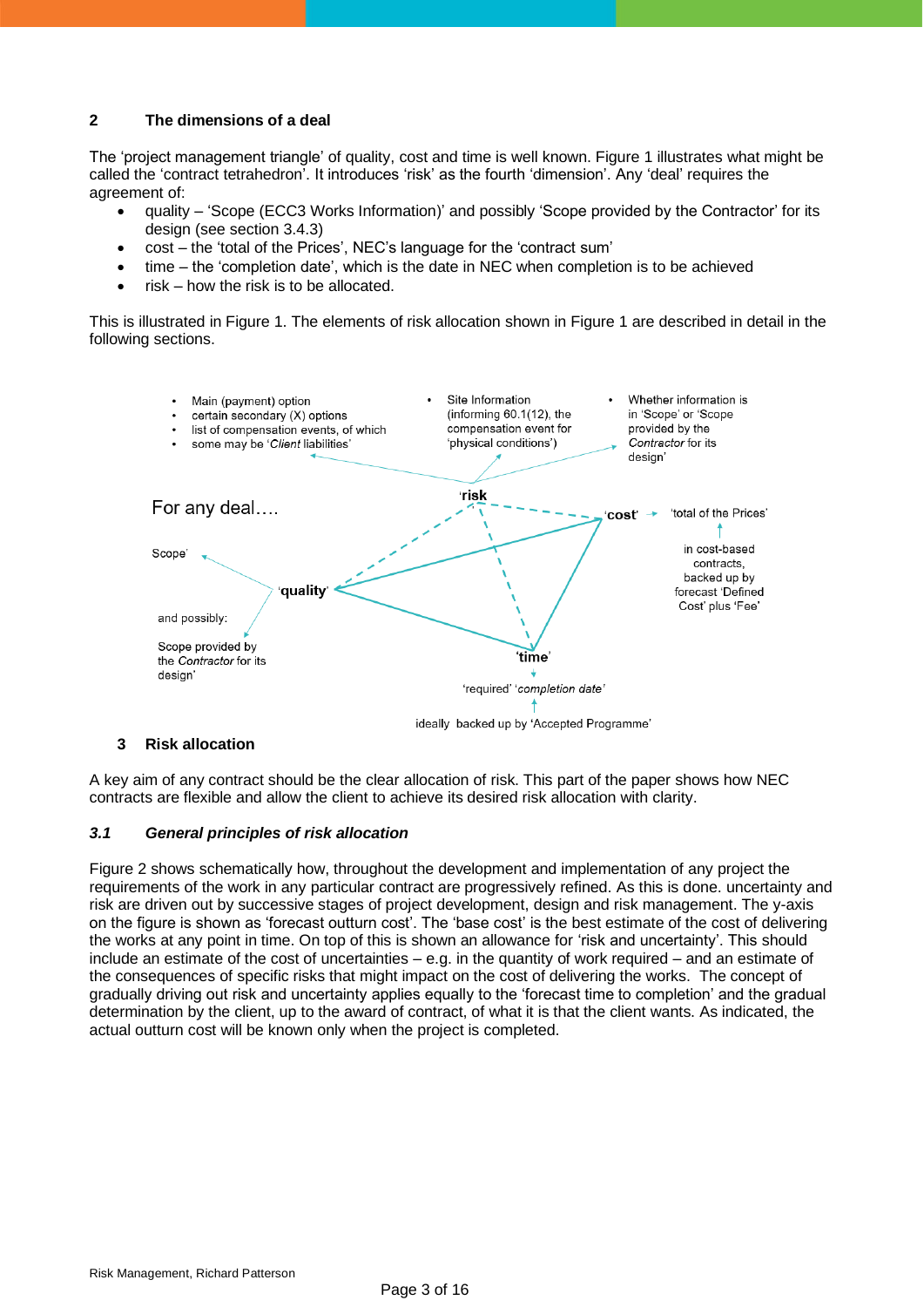

By the stage that the parties wish to enter into a contract for the works, they (usually led by the client) have to decide and articulate just which risks are to be carried by the contractor and which are to be retained by the client. Under the ECC the only specific events that may entitle the contractor to a delay to the (required) 'completion date' (equivalent to an 'extension of time' in some contracts) or cause 'the prices' (the 'contract price' in some contracts) to change are called 'compensation events'. The contractor, in its bid (or negotiations) must make due allowance in the prices and in its programme for all risk events except those that are stated in the contract to be 'compensation events' and so are at the risk of the client. This is indicated on Figure 1.

The ECC is modular in structure. The contract includes a comprehensive set of 'core clauses' which include all the key project management processes – e.g. those for time management, defect management, cost management, payment and compensation events. It requires the parties – usually led by the client – to build up the conditions for each particular contract by selecting from options within the ECC.

The client augments the core clauses with:

- one 'main option' (A, B, C, D, E or F) relating to payment<sup>1</sup>
- one dispute resolution option (W1, W2 or W3)) (W3, dispute avoidance board, was introduced in ECC4)
- any number of its chosen 'secondary options' (numbered  $X^*$ )
- jurisdiction-specific secondary options (numbered Y\*) and
- additional conditions of contract (option Z).

Figure 3 shows diagrammatically how the conditions of contract for a specific ECC contract are built up by selecting options that are appropriate for the particular contract. (The options for ECC4 are shown. ECC4 has some additional options compared with ECC3). It shows by shading an example of the options selected for one particular contract. Only the options explicitly chosen from those available in the ECC document are part of the particular contract.

The choice of options is a fundamental part of the allocation of risk in the contract:

- The choice of main option effectively allocates the risk involved in estimating the quantities of work and the efficiency of providing the works.
- Some of the secondary options allow the client to choose to retain specific risks.
- The additional conditions of contract allow the client to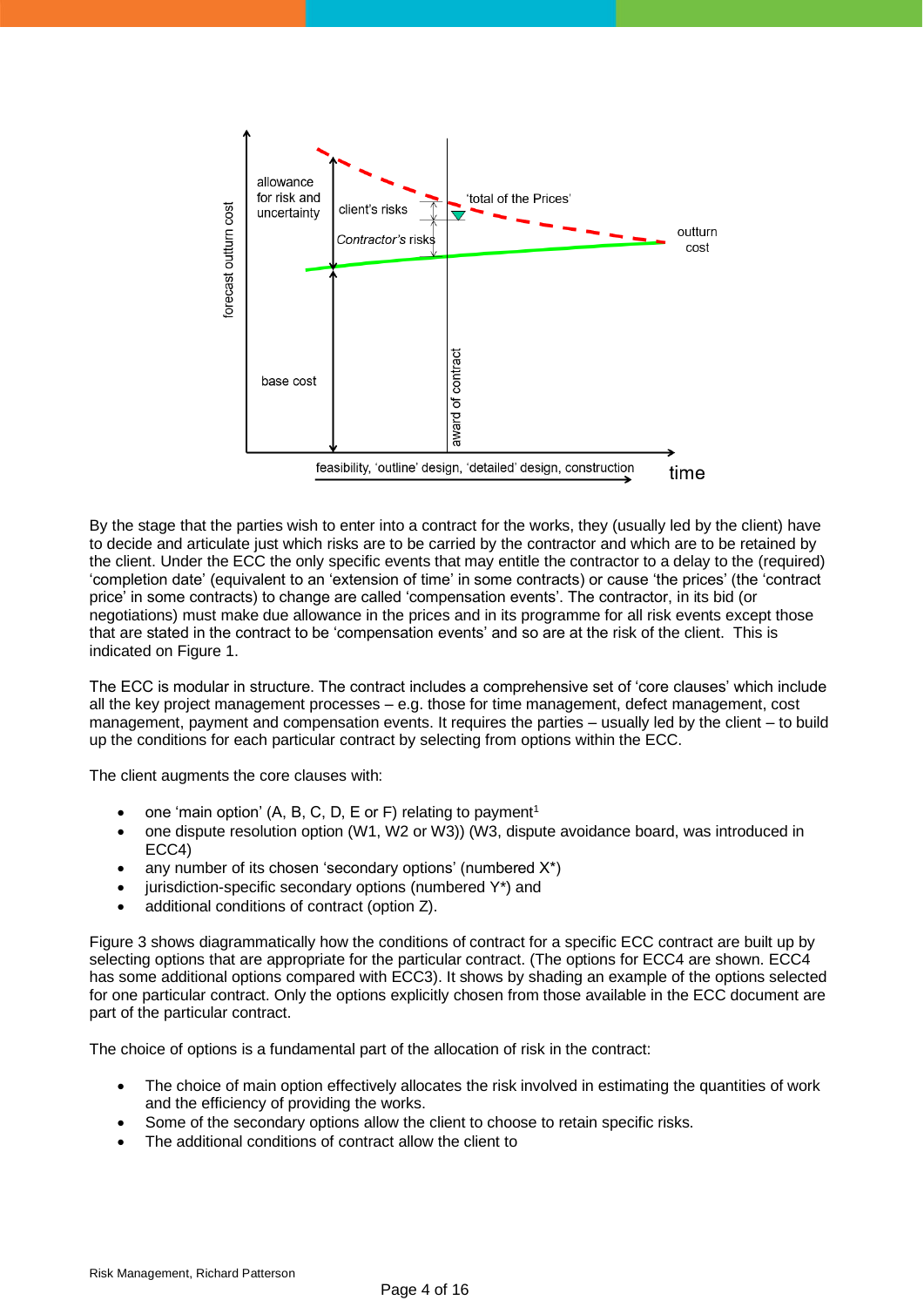- $\circ$  retain specific risks that may impact on the project by introducing additional compensation events (In ECC4 additional compensation events can more easily be added in the 'Contract Data') and/or
- $\circ$  to pass more risk to the contractor by deleting or amending those in the standard words of the ECC.

More detail of these options are explained in the following sections.

Full details of all of the options are provided in the NEC Guidance Notes<sup>2</sup>.



# *3.2 Quantity and efficiency risks - the choice of the main option*

The ECC enables the parties to articulate how specific risks inherent in carrying out the works are allocated between the parties to the contract. However, irrespective of how those specific risks are allocated there is a fundamental level of risk allocation inherent in how the contractor will be paid. The choice of how to pay the contractor effectively determines how the risks of quantities and forecasting the contractor's efficiency are allocated.

The ECC's flexibility allows and requires the client to select a payment mechanism appropriate to how it wishes to share the risk in quantities, and the efficiency of the contractor. This part of risk allocation is affected by the choice of 'main option' within the ECC. The options for the client are as follows:

- Pass the whole quantity and efficiency risk to the contractor choose main Option A, (priced contract with activity schedule) – a 'lump sum' contract.
- Pass the efficiency risk to the contractor but retain the risk of the correctness of a bill of quantities choose main Option B (priced contract with bill of quantities).
- Retain the majority<sup>3</sup> of quantities and efficiency risk and simply pay for the contractor's resources to help achieve the client's requirements – chose main Option E, Cost reimbursable contract.
- Use a 'target contract' to:
	- $\circ$  share the quantity and efficiency risk chose main option C, target contract with activity schedule or
	- $\circ$  share the efficiency risk but retain the risk of the quantities choose main option D, target contract with bill of quantities.

If the client chooses a target contract, it will also have to set appropriate 'share percentages' to define how to share the 'pain' of the contractor exceeding the 'target' or the 'gain' of the contractor making savings compared with the target. These share percentages are critical. The nearer the share percentages are to 0%, the closer (financially) the contract is to reimbursable (option E); the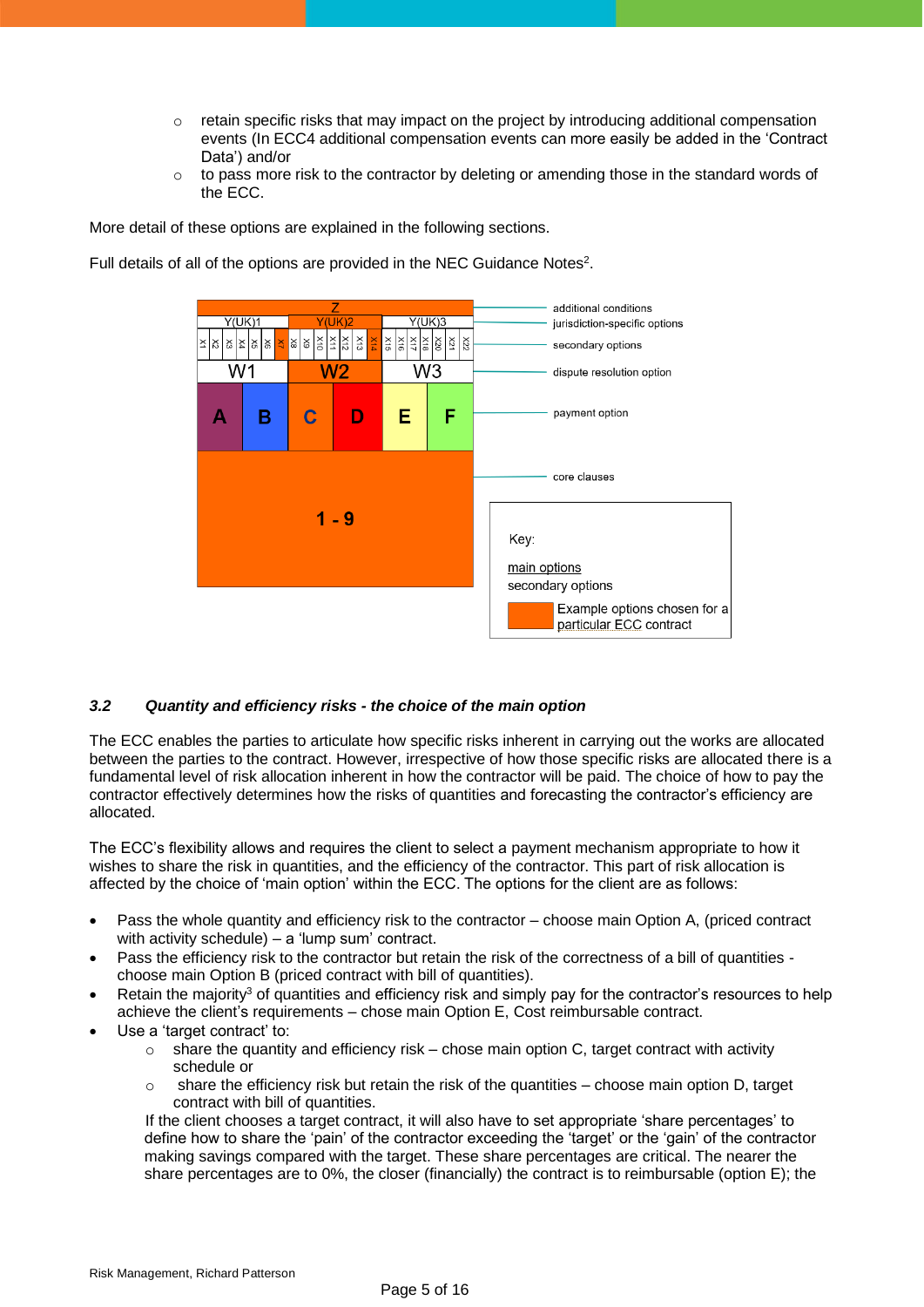nearer the share percentages are to 100%, the closer (financially) the contract is to a lump sum contract (Option  $A$ )<sup>4</sup>.

Use Option F, management contracting, where the client pays the management contractor for the costs of its subcontractors and might enforce or accept the choice of options A, B, C, D or E for various (NEC) subcontracts.(The typically small amount of work done directly by the main contractor is paid via tendered prices.)

For a given level of definition of the works that are required, using option A gives the client the most price certainty. This certainty though comes at a premium as the bidder will include in its price for the quantity and efficiency risks. The use of Option B in some circumstances may be appropriate, particularly when the client is responsible for the design. Option E may be appropriate and sometimes necessary for emergency works, an ill-defined scope or research and development work. Options E and F and the target options (C and D) with 'open book' accounting encourage openness and collaboration, but require significant administrative effort to review, audit and reimburse the contractors 'actual' costs.

The target options, C and D, are radically different from more traditional priced contracts. Indeed, one specific reason for the early popularity of the ECC was that it was thought to be the first published standard form to provide for a target contract. The Institution of Chemical Engineers does now publish a target contract, the 'Burgundy Book', but, unlike the ECC that has no standard structure for the target mechanism and no standard definition of cost. Both have to be developed by the user<sup>3</sup>,<sup>4</sup>.

Under the priced options ECC A and B, the client simply pays the fixed amounts in an activity schedule or the fixed rates in the bill of quantities respectively. The client thus has no direct commercial interest in the real costs of the contractor, or indeed in how the contractor manages the project-specific risks not retained by the client. In contrast, the target options commercially incentivise the client to collaborate with the contractor to help reduce the project cost and manage risk. The fact that client pays the contractor something close to its real costs of carrying out the work and shares the 'pain' and 'gain' compared with the final target acts to change the way that the client and the contractor work together. The cost impact of any specific risks that are not compensation events are effectively shared between client and contractor thanks to the share mechanism. Hence the commercial incentive is for the client to assist the contractor in managing those risks<sup>5</sup>.

Aside from the fundamentally different risk allocation between the main options, there are a number of advantages and disadvantages associated with the choice of the main option to be considered depending on, for example, the level of design carried out prior to entering a contract and the amount of the remaining design to be carried out by the contractor. These are not considered in full here and the reader is referred to the ECC Guidance Notes<sup>6</sup> for details.

This fundamental choice of main option in the ECC determines the overall level of quantity and efficiency risk for providing the works required<sup>7</sup> and taking all the specific risks carried by the contractor under the contract. This choice is illustrated schematically in Figure 4.

<sup>&</sup>lt;sup>3</sup> Form of Contract for Target Cost Contracts (Burgundy Book), Second Edition, 2013., Institution of Chemical Engineers

<sup>4</sup> NEC3 Compared and Contrasted, Second Edition - chapter on NEC vs IChemE contracts, Richard Patterson and Barry Trebes, ICE publishing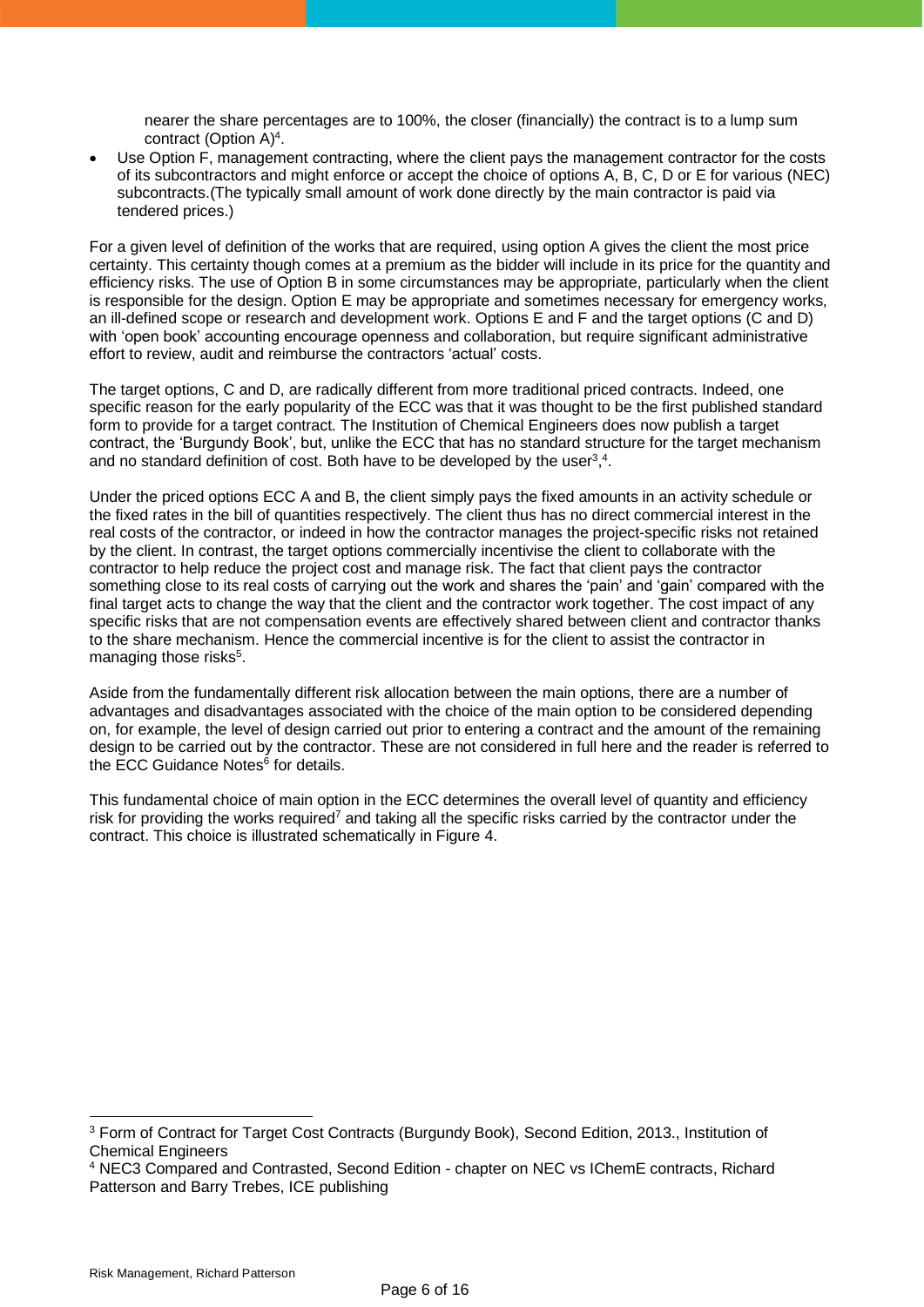

extent of risk with Contractor

# *3.3 Allocation of specific risks by choice of ECC secondary options*

Certain specific risks can be allocated directly by the inclusion or otherwise of certain of the ECC's 'secondary options. In designing the contract to reflect its desired risk allocation (and certain other requirements) the client must choose the secondary options that it wishes to be included. For example, the client should include<sup>8</sup>:

- option X1 (Price adjustment for inflation) if it wishes to provide protection for the contractor from inflation
- option X2 (Changes in the law) if it wishes the contractor to be protected from the risk of changes in the law. (This works by the simple addition of an extra compensation event)
- option X15 contractor's design (ECC4) (Limitation of the contractor's liability for his design to reasonable skill and care (ECC3)) if it wishes to reduce the contractor's liability for defects due to its design to the level of applying 'reasonable skill and care'<sup>9</sup>
- option X18 (Limitation of liability) if it wishes to set maximum amounts for certain types of of liability and/or a specific end to period within which he can notify a matter to the contractor.

# *3.4 Allocation of the risk of occurrence of other specific events*

# **3.4.1 General**

As far as the contract is concerned, the risk of any particular event has to be either 'with the client' or 'with the contractor' – ie a compensation event or not a compensation event. Like nearly all contracts, the ECC requires the risks retained by the client to be stated explicitly: all other risks are with the contractor. Unlike many other contracts, the ECC is very clear about compensation events.

The clear list of compensation events in one core clause (Clause 60.1) is a real strength of the NEC contracts. If the client wants to retain a particular risk – so that the tenderer does not have to include for it in its price - it has simply to make sure that the risk is listed as a 'compensation event' under the contract. Compensation events are the *only* events that allow the contractor even the possibility of an increase in the 'Prices' or a delay to the contractually required 'completion date'. When a compensation event happens, the ECC sets out the rules on how it is to be notified, quoted for and assessed. It requires the parties to consider and agree on the forecast effect (if any) of the event on both the time and the cost of getting the job done. The process by which the effect is assessed is the same for all compensation events.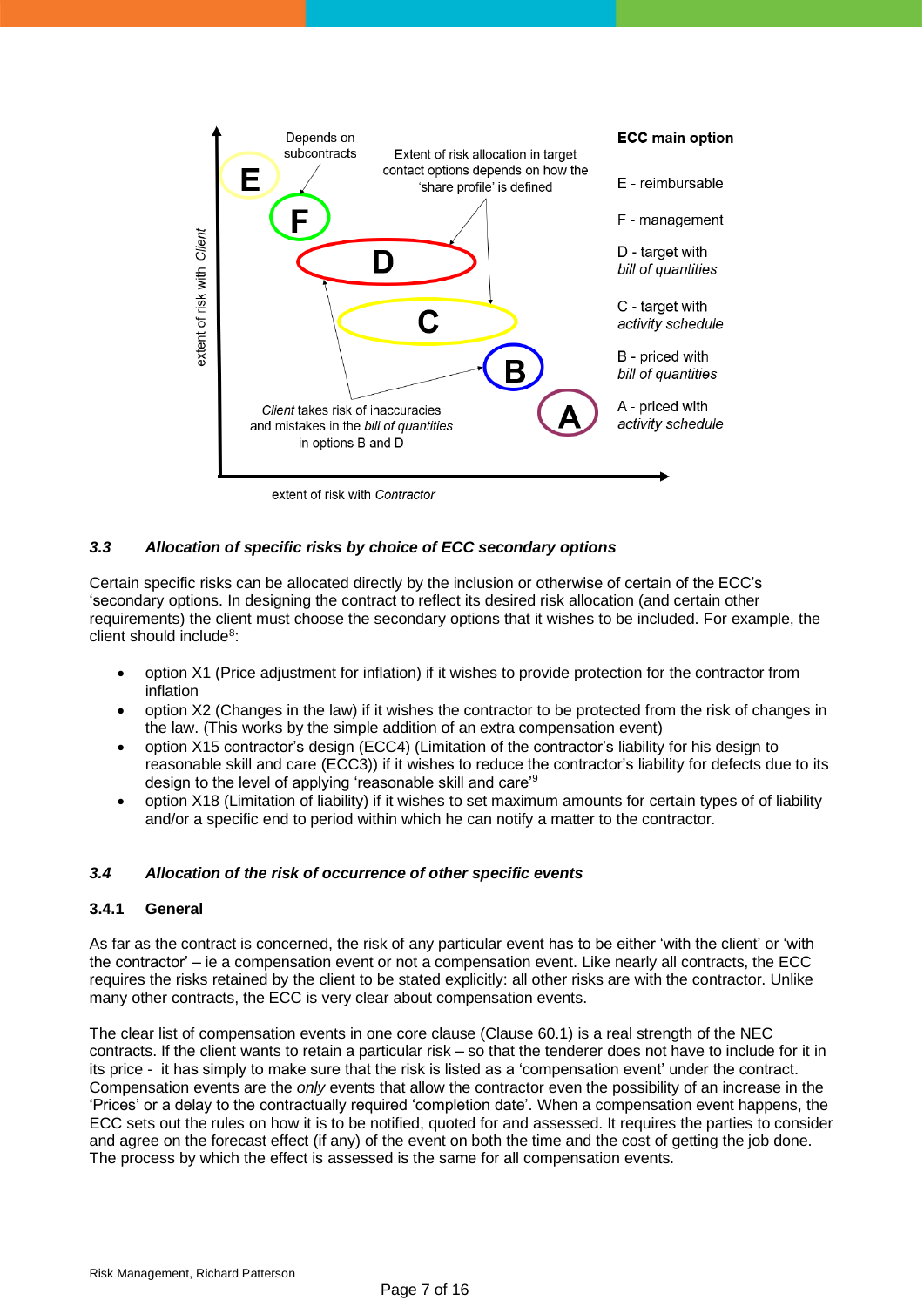Clause 60.1 sets out the list of compensation events that forms the starting point for the risk allocation for specific events in the contract. It was developed by the drafters of the contract to reflect good practice and be appropriate as a starting point for a 'typical' project. The list is supplemented in options B and D by compensation events relating to the bill of quantities. Certain secondary options (as discussed above) also add compensation events. Prior to entering in to a contract and usually led by the client, it is up to the parties, to add additional compensation events to or indeed (in some circumstances) to delete compensation events from the ECC's standard list so as to reflect the specific risk allocation required for the contract.

It is important to note that, in the case of a target contract (Option C or D under ECC), the overall cost (but not programme) effects of events 'at the contractor's risk' are effectively shared with the client – because of the pain/gain mechanism. This feature of the target cost contracts gives the client a direct commercial incentive to help the contractor manage the contractor's risks. To emphasise this key difference from pricebased contracts and encourage the collaboration that the adoption of target contracts should incentivise, the author has found it useful in project teams to talk of 'project' risks rather than 'contractor's' risks.

The following sections set out how the ECC deals with the allocation of some common and important specific risks.

3.4.2 Changes to what the client wanted – changes to the scope (ECC4 uses the term 'scope' for what was 'works information' in ECC3.)

The contractor's main obligation is to 'Provide the Works in accordance with the Scope'. (Clause 20.1). Hence a vital part of any ECC contract is this scope. This is the part of the document containing 'information which

- 'specifies and describe the *works*<sup>10</sup> or
- states any constraints on how the *Contractor* provides the *works'*<sup>11</sup> .

The ECC project manager can change the Scope by issuing an instruction to the contractor (Clause 14.3). Unsurprisingly the first event set out as a compensation event in Clause  $60.1(1)$  is a change to the scope – known as a 'variation' in some other contracts. The very real risk for a client is that their requirements are not clearly stated in the scope at the time of award of contract and that the management of the contract is plagued by numerous instructions to change the scope and the compensation events that rightly follow. Research has shown that some 90% of compensation events are caused by changes to the scope, whether a real change in the client's requirements or the correction of an ambiguity in the scope.

# **3.4.3 Design risk**

#### *Who is responsible for what?*

The ECC in Clause 21.1 includes the simple statement 'The *Contractor* designs the parts of the *works* which the Scope states it is to design.' Thanks to this statement the ECC can be a contract for client-designed works or contractor-designed works or any combination of the two. It is up to the client to include a clear statement in the scope. If the scope is silent on this point, then the default is that the contractor does not design any part of the works. Then the contractor can expect the client to design the whole of the works.

As stated above, the contractor has a simple obligation to provide the works in accordance with the scope. One would 'expect' in a contract that a contractor should take the risk that its designs actually do allow it to meet the requirements of the (client's) scope.

In the case of any design by the contractor required to be submitted after award of contract, the project manager has an obligation to accept them or not accept them (for limited stated reasons) (Clause 21.2). However, any such acceptance should not and does not change the contractor's responsibility to provide the works or its liability for his design (Clause 14.1).

The client often requires that a certain amount of design is carried out by the contractor prior to the award of contract. (This might be submitted as part of a tender or developed during negotiation). If this is the case, the client also has to decide if it wants the contractor to be required to use the design that he has carried out up to that stage. If so that 'design' must be included somewhere in the contract.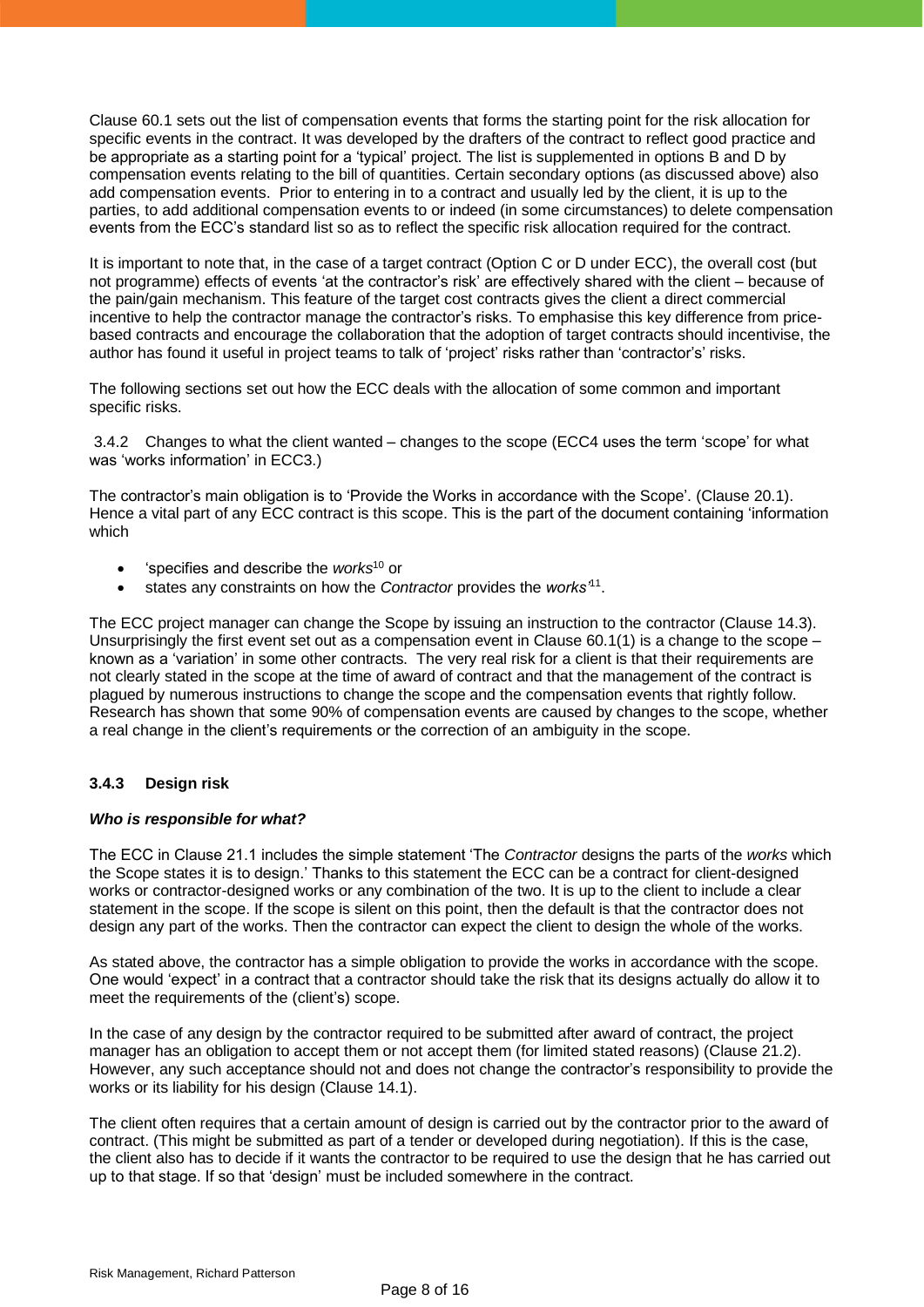Most model forms of contract for design and build by the contractor include terms and parts of the documents like 'client's requirements' and 'contractor's proposals. Any design by the contractor prior to the award of contact is then included in contracts as part of the contractor's proposals. The ECC does not use these terms - the obligation is to provide the works only in accordance with the Scope. In the ECC, the client therefore needs to set out its requirements in the Scope. If the client wishes to include in the contract any of the design carried out by the contractor prior to the award of contract, there is a very specific 'place' for such information: the 'Scope provided by the contractor for its design'. This 'subset' of the scope is pointed to from the contract data part two – the part of the contract data completed by the contractor as part of the tender. The term 'Scope provided by the *Contractor* for its design' is referred to in only one line in the ECC conditions – Clause 60.1(1). The effect of this clause is that if the contractor requests a change to 'its' part of the scope so as to meet a requirement elsewhere in the scope

- the project manager (on behalf of the client) has the option to accept the proposed change or not to do so and
- the resulting change to the scope will NOT be a compensation event.

Because of this, the risk of the pre-contract design by the contractor and the possible need for design development for elements to be designed by the contractor is clearly where it should be: with the contractor. This establishes a clear hierarchy: in the event of any conflict between them: the scope (that provided by the client) takes precedence over the 'Scope provided by the *Contractor* for its design'.

This distinction is important. The author has been involved in many projects where the client and contractor have worked together prior to the award of a construction contract to develop and articulate the requirements of the client and to develop the design to meet those requirements. The price (often a target price) has to include for any remaining detailed design and construction. This process is becoming increasingly common (in the UK at least) as 'early contractor involvement' (ECI). (ECC4 includes a specific option, X22, for ECI). The project team should consider the question of who takes the risk that the design developed at this stage may need to be corrected or changed after award of the contract to meet the requirements of the client. In the ECC, the allocation of this risk will be determined by exactly *where* in the contract the design information is located:

- If the information is in the 'Scope provided by the *Contractor* for its design' the risk of needing to change this information to meet the client's scope is with the contractor.
- If the information is in the scope the risk is with the client.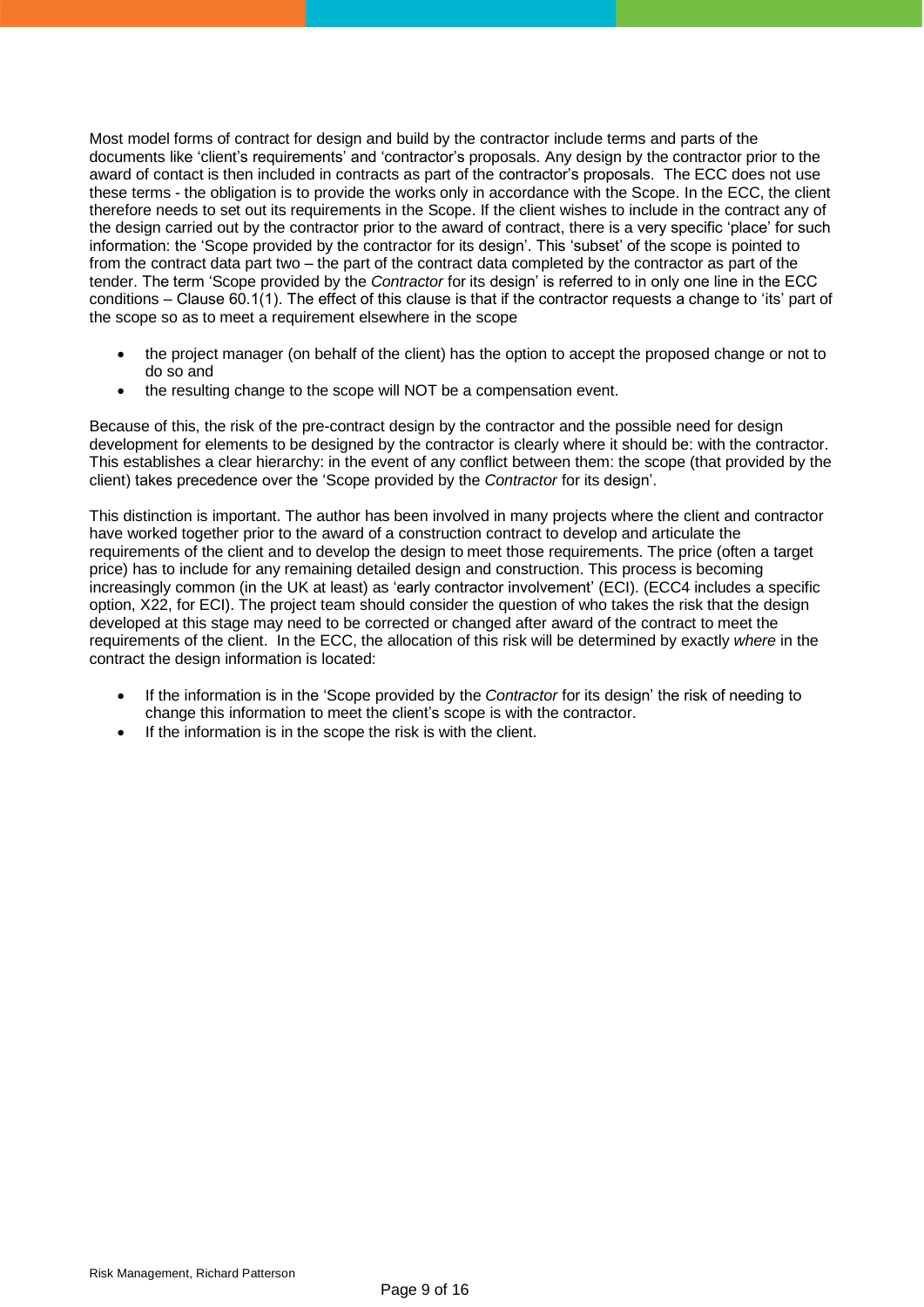The parties must therefore make sure that the location of information in the scope reflects the risk allocation that they intend.

This is illustrated in Figure 5 and mentioned on Figure 1.



# *Type of design liability*

If the contractor is to design parts of the works, it is responsible for achieving whatever required performance is stated by the client in the scope. Under many jurisdictions, the contractor will have a strict 'fitness for purpose' liability for the design of elements which it designs and builds. If the client (or most likely the contractor) wishes to limit the contractor's liability to that of 'reasonable skill and care' then secondary option X15 should be included in the contract, as discussed above in section 3.3.

# *Limit of design liability*

If the client wants to limit the financial level of the contractor's liability for defects due to design then secondary option X18 should be included in the contract, also as discussed above in section 3.3.

# **3.4.4 Weather risk**

In terms of precision, the ECC moves a long way from the 'exceptionally adverse weather' provisions of many less modern contracts. Instead, in Clause 60.1(13) the ECC sets out as compensation events certain well defined 'weather measurements. If and only if a recorded specific weather measurement is shown, by comparison with stated weather data, 'to occur on average less frequently than once in ten years', then the contractor is entitled to a compensation event. The risk of any weather measurements less than the 1 in 10 year event and the risk of any types of weather about which the ECC is silent – like, for example, wind speed - remains with the contractor. It is up to the client at tender stage to consider if the 'default' weather risk allocation is appropriate for the project. If not, modifications must be made, normally by adding to or changing the weather measurements referred to from Clause 60.1(13) or adding additional compensation events.

# **3.4.5 Physical conditions risk**

For physical conditions it is less easy to be precise. The default risk allocation in the ECC is set in Clause  $60.1(12<sup>12</sup>)$ . Three tests have to be passed for physical conditions to be a compensation event: they have to be:

- within the Site
- not weather events and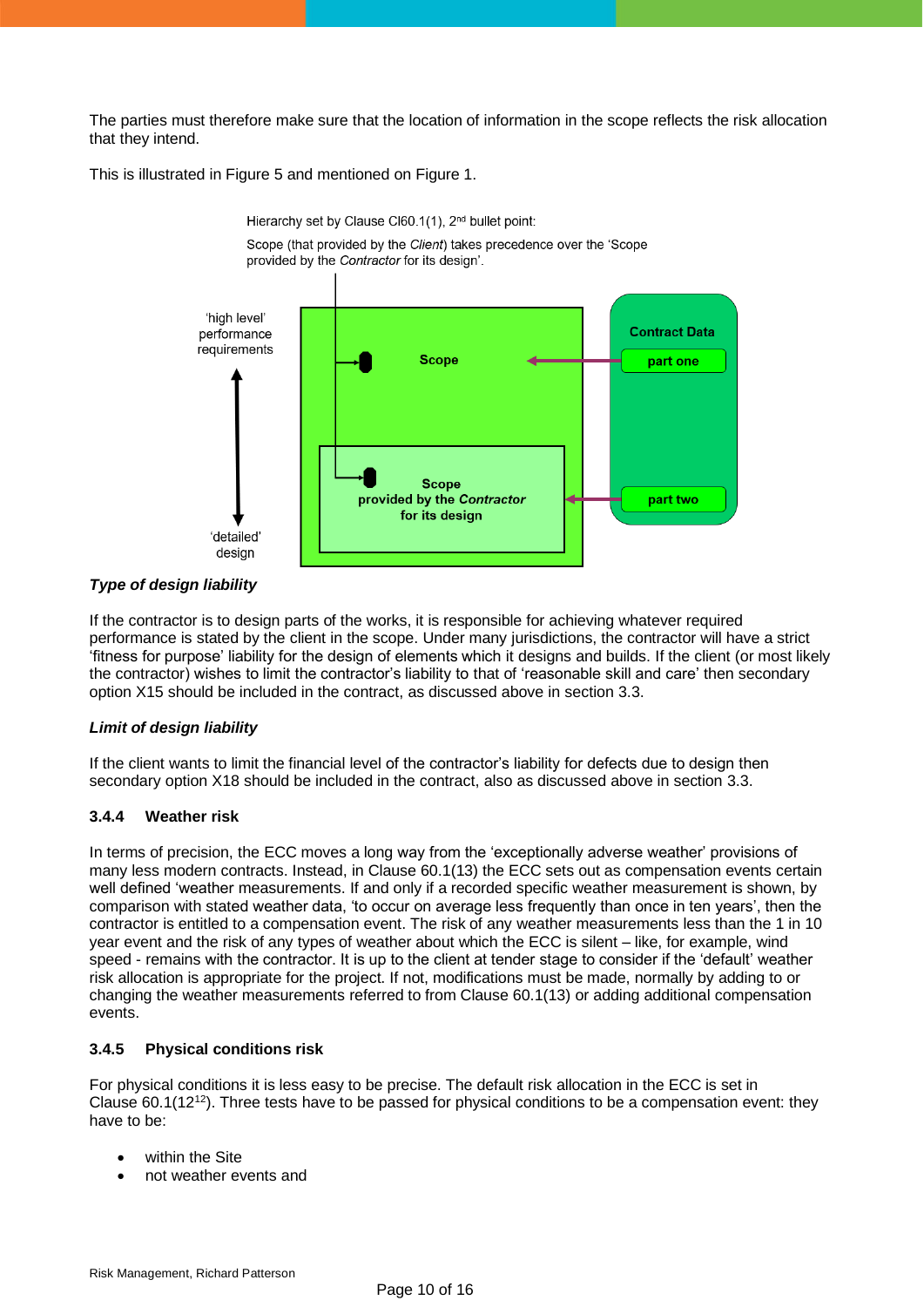• such that an experienced contractor would have judged at the Contract Date<sup>5</sup> to have such a small chance of occurring that it would have been unreasonable for him to have allowed for them.'

Clause 60.2 requires the contractor to take in to account the 'site information' (amongst other things) in judging the physical conditions. As is the case with any contract where physical conditions are important, the client is usually well advised to invest in quality factual information about eg ground conditions and existing services (common problems in works below ground level) to allow all parties to assess the risks associated with physical conditions. The place for this information in an ECC contract is clearly in the part of the contract called 'site information'.

This risk allocation may be appropriate for your project. However, if for example, excavation is a significant part of the project, it may be more appropriate to include instead more specific compensation events relating to the occurrence of specific values of stated parameters. This is the case on one major metro project with which the author has been involved. Here additional compensation events are related to the values of certain parameters set out in a 'Geotechnical Baseline Report' (GBR)<sup>13</sup> The geotechnical data report that is part of a GBR will be included within the site information and additional compensation events will be defined by reference to key parameters in the GBR<sup>6</sup>.

The fact that the content of the Site Information will affect risk allocation is mentioned on Figure 1.

#### *3.5 Compensation events and client's liabilities*

In section 3.1 and Figure 2, this paper has explained how anything intended to be at the client's risk should be a compensation event under the contract.

One of the standard compensation events (clause 60.1(14)) is the simple statement, 'an event which is a 'client's liability stated in the contract' (ECC4 uses 'client liability' for what ECC3 unhelpfully called an '*employer's* risk'). The contract sets out particular 'client liabilities in clause 80.1. The client's liabilities are set out separately from the other Clause 60.1 compensation events for good reason. The distinction allows a statement to be made in the contract about the risks against which the contractor is required to obtain insurance – those events that are at the contractor's liability. The client's liabilities include things like war, revolution and wear and tear after taking over. In ECC4 the client liabilities and contractor liabilities are set out explicitly (clauses 80.1 and 81.1 respectively). (In ECC3 contractor's risks were defined as anything that is not an employer's risk).

If a 'client's liability (clause 80.1) occurs, the event is a compensation event and the contractor will be compensated for any effect of the event on both time and on the defined cost of providing the works as is the case for any compensation event. However, additionally for 'client's liabilities, because of clause 82,2, the client pays to the contractor the costs it incurs because of third party claims against it resulting from the event. (In ECC3 the term 'indemnify' was used. ECC4 has simplified the language.)

As an example, one might add a compensation event for a level of flooding on a river affecting the site. If the flood happens, the compensation event would protect the contractor against the time and cost effects of the event of providing the works. If the flood event was included instead as an 'additional client liability the contractor would also be protected by the client against the cost of the damage to third parties done as a result of the event - e.g. by the contractor's temporary equipment as it was washed down the river.

The contract is clear also that the contractor is required to provide insurance to 'cover for events which are contractor's liabilities (Cl 83.3).

Despite these differences, in the author's experience of training on ECC, even some regular users of the contract, do not understand this distinction between client's liabilities under the contract and other compensation events. For example, if a project risk register is developed (separate from and in advance of any contract or even tender documents), one often sees terms such as 'ownership' of risk being used to

<sup>&</sup>lt;sup>5</sup> The 'Contract Date' is when the contract came into existence.

<sup>6</sup> Ground Conditions and Risk Allocation: Combining the NEC Engineering and Construction Contract (ECC) and the Geotechnical Baseline Report (GBR), Richard Patterson and Randal Essex, Mott MacDonald, Tunnels and Tunnelling Magazine, Dec 2010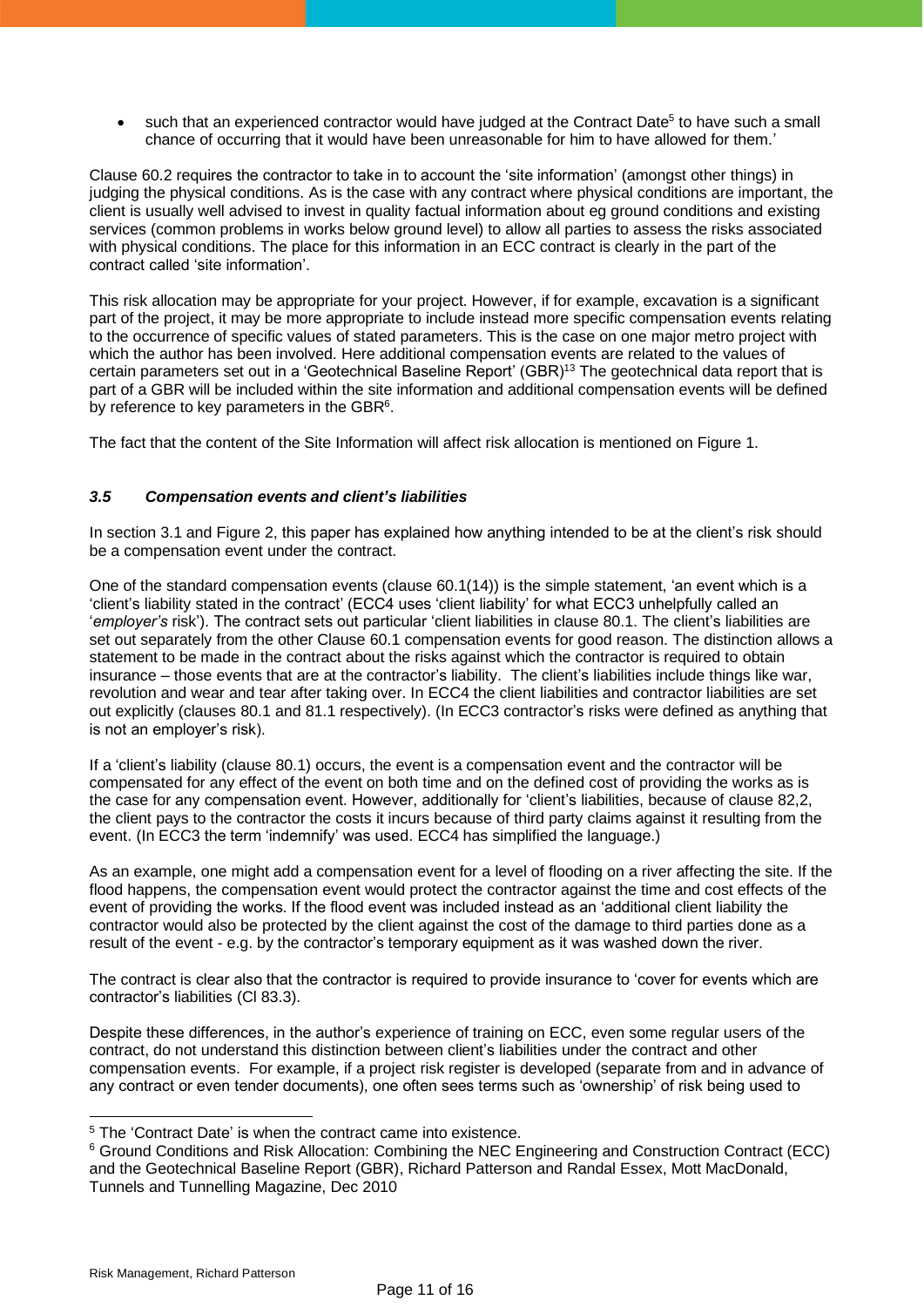describe the preferred risk allocation between the contractor and the client. If the risk is to be 'owned' by the client, one must decide if it should a client's liability under the contract (and so a compensation event) or whether it should be 'iust' a compensation event.

If changing the default list of 'compensation events' and 'client's liabilities in the contract, one must be careful. In ECC3 there is no option of adding 'additional compensation events' in the contract data. Instead, one must use the additional conditions of contract (Option Z). However, the contract data part one includes the option to add 'additional employer's risks. Document compilers should note carefully the difference between 'employer's risks' and 'compensation events' and act – or at least draft – accordingly. Under ECC3, those that do not understand the distinction may, as they complete the Contract Data, add events as ''employer's risks' rather than as compensation events when prompted for an entry for the former in the Contract Data. This is often without understanding the consequences of doing so as explained above.

This problem has been resolved in ECC4 by providing the opportunity for the client to add in the contract data

- additional compensation events and/or
- additional client liabilities.

It is hoped that, when confronted with this choice, clients will be prompted to make sure they understand the difference!

The distinction between client's liabilities and other compensation events and where they are found in an ECC contract is illustrated in Figure 6.

# Risks with the Client under ECC



# **4 Risk Management**

# *4.1 Risk in the programme*

The programme (called a schedule in North America and elsewhere) is critical to the management of any project and so is central to the ECC. The ECC is unusual amongst standard forms in specifically requiring all programmes submitted by the contractor.

o includes provisions for 'time risk allowances. In effect the contractor has to show how the durations of operations on the programme allow for the time impact of risks that are risks that are with the contractor. This has no direct effect in the contract other than to assist in convincing the project manager that the programme is 'realistic' and so should not be 'not accepted' for being 'unrealistic' (Cl 31.3).

# *4.2 Risk registers and early warning*

It is good practice to consider risk management from the start of a project. If a formal risk management process in place, the client may operate some form of project risk log or register well before any construction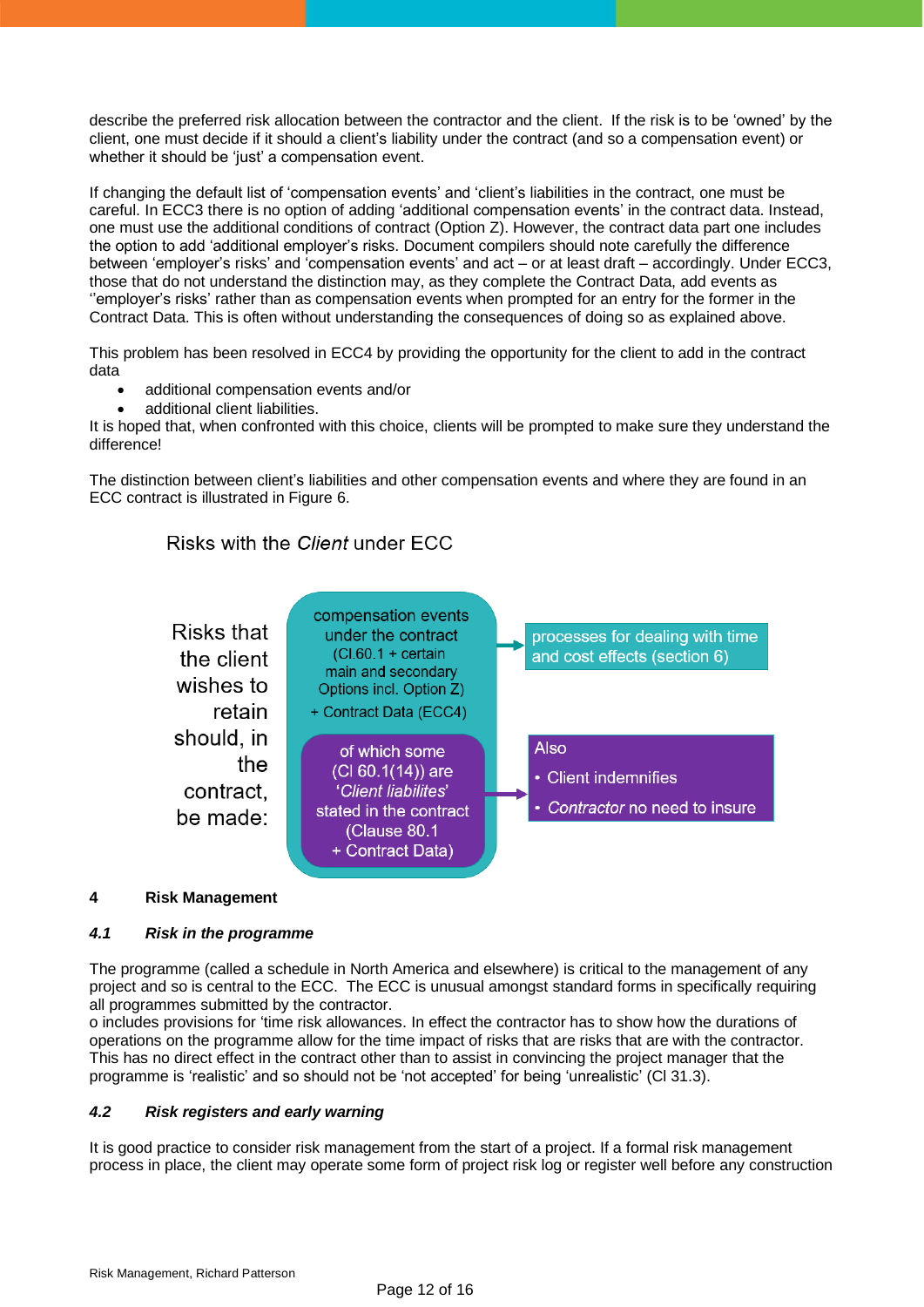contracts are let. This often sensibly shows the risks intended to be 'retained by the client' in the contract(s) used for the project.

This risk log should inform the development of specific contracts for the project above. The client should consider the need to modify the lists of compensation events and client liabilities in the 'standard' starting point in the ECC to reflect the risk allocation it desires as described in section  $2$  of this paper.

So what is the 'Risk Register' in the ECC3? How does it relate to any other 'risk registers' used on the project? Feedback from various ECC training courses and the NEC Users' Group helpline suggests this can cause confusion. This has been helped enormously in ECC4 by renaming the 'Risk Register' as the 'Early Warning Register' The following paragraphs are intended to explain.

'Early warning' (Clause 16) is the critical process for notifying and dealing with risk under the ECC. The contractor and the project manager are required to use the procedure (they 'shall act as stated in the contract', clause 10.1) and there are strong sanctions on the contractor for not notifying early warning. In particular, under Clause 63.8 (63.5 in ECC3), if the contractor did not give early warning 'which an experienced contractor could have given', any subsequent compensation event is assessed as if it has given that early warning – ie if the project manager had been given the opportunity to deal with the event in another way<sup>14</sup>

In ECC3, notified early warnings are recorded by the project manager in the 'risk register 'and discussed at 'risk reduction meetings' . Now, in ECC4 early warnings are recorded by the project manager on the 'early warning register' and discussed at 'early warning meetings'. Prior to award of contract, the parties, in the contract data parts one and two are prompted to include 'items **to be** included in the early warning register'.

The definition of 'early warning register' (clause 11.2(8)) is:

'The Early Warning Register is a register of matters which are

- listed in the Contract Data for inclusion and
- notified by the *Project Manager* or the *Contractor* as early warning matters.

It includes a description of the matter and the way in which the effects of the matter are to be avoided or reduced.'

The statement, 'The following matters will be included in the Early Warning Register', appears in:

- contract data part one data provided by the client and in
- contract data part two data provided by the *contractor*.

Hence, prior to the award of contract, both client and potential contractor can, by including events in these entries, ensure that certain risks are talked about after award of contract. However, there is no 'early warning register' included as a contract document.

The early warning register is not for risk allocation but is a document to help promote risk management after award of contract. It comes into existence at the after award of contract.

The 'early warning register' (including the entries in the contract data) should not be allowed to hint at which party carries a particular risk after award of contract. The risk allocation intended (perhaps stated in the noncontractual pre-contract risk register, if the project has one) must be put in place clearly via changes to the ECC's starting point for compensations events and client's risks as described above.

The rigorous structure of the ECC means that a statement relating to risk allocation in the contract data entry, 'The following matters will be included in the early warning register' should have no contractual effect unless explicitly pointed to as a compensation event. It must though, be better for both parties to follow the rules and set out the risk allocation as the contract intended – and to avoid loose wording in the 'early warning register'. For this reason, the client, in its instructions to tenderers, might suggest that tenderers avoid attempting to change risk allocation through the contract data part two entry: 'matters to be included in the early warning register….' Then, during tender assessment, the client should pay close attention to the tenderers' words. Any attempts by the tenderer to shift risk to the client here should be treated by the client like any other qualification to the tender.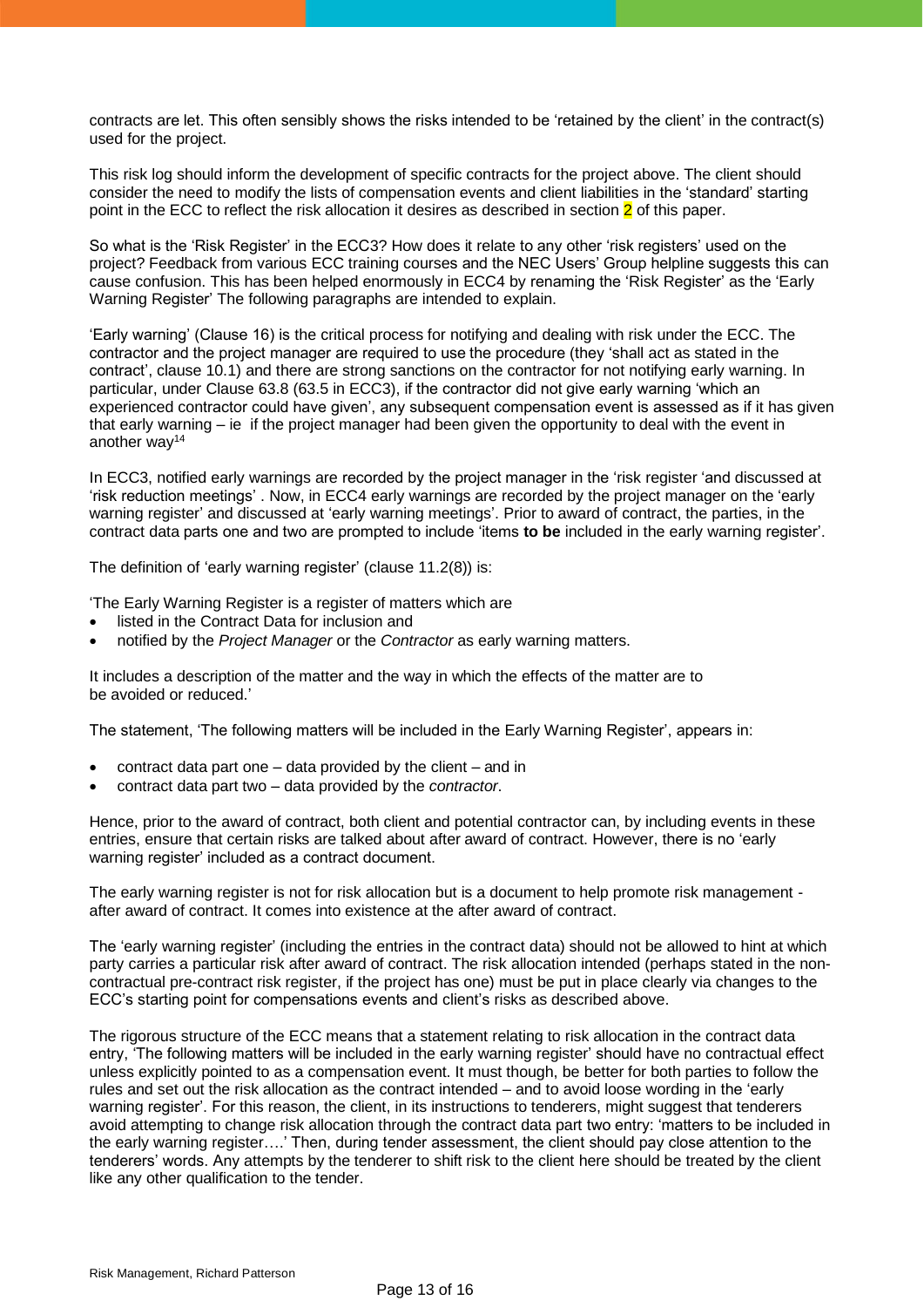Best practice in project risk management would see the team managing a project risk register throughout the project until the end of the 'funnel' in Figure 2. That 'project risk register' is not a requirement of the ECC contract. However, the person responsible for managing that project risk register may also be the person acting as the ECC *Project Manager*, who is required by the ECC to maintain the 'early warning register'.

Project risk registers vary. However, a look at typical fields in a project risk register suggests that a small subset of the fields in a project risk register may serve the purposes of the 'early warning register' required under the contract. By careful labelling of the relevant fields in a project risk register, the ECC *Project Manager* could do what is required under the contract to be done with to the 'early warning register', without duplication (see Table 1).

# Table 1. Example of a project risk register – the ECC's 'early warning register' might be managed as part of this

| Description<br>of the risk<br>(3) | Probability | Time<br>impact | Cost<br>impact | 'Owner' | Client's<br>risk<br>under<br>the<br>contract<br>$(Y \text{ or } N)$ | Other<br>compensation<br>event under<br>the contract<br>$(Y \text{ or } N)$ | Cost risk<br>allowance<br>in total of<br>the Prices<br>(1) | Cost risk<br>allowance<br>for events<br>outside the<br>Prices:<br>managed<br>by the client<br>as a<br>contingency<br>(2) | Predicted<br>risk<br>expiry<br>date | Actual<br>risk<br>expiry<br>date | Actions<br>which<br>are to<br>be<br>taken to<br>avoid or<br>reduce<br>the risk<br>(3) |
|-----------------------------------|-------------|----------------|----------------|---------|---------------------------------------------------------------------|-----------------------------------------------------------------------------|------------------------------------------------------------|--------------------------------------------------------------------------------------------------------------------------|-------------------------------------|----------------------------------|---------------------------------------------------------------------------------------|
|                                   |             |                |                |         |                                                                     |                                                                             |                                                            |                                                                                                                          |                                     |                                  |                                                                                       |
|                                   |             |                |                |         |                                                                     |                                                                             |                                                            |                                                                                                                          |                                     |                                  |                                                                                       |

*Notes*

*(1) Risks 'below the line' in Figure 1: a specific allowance by the tenderer may or may not have been made apparent during the tender process but has no contractual relevance after award of contract (2) Risks 'above the line' in Figure 1.*

*(3) Columns required to be included in the (ECC) 'early warning register'*

In discussing and updating the 'early warning register', the project manager should be aware that, under the contract, they have no power to alter the risk allocation under the contract with regard to the contractor providing the works as set out in the scope. The project manager and only the project manager can change the scope and an update to the early warning register is not a change to the scope. If decisions made at an early warning meeting do require a change to the scope, then it is for the project manager to instruct such a change separately.

# *4.3 Allocating risk in compensation event quotations*

A key feature of the ECC is its detailed and flexible procedures encouraging and requiring the parties to manage and agree the effects of compensations events. The process requires the parties to forecast and agree the effect, if any, of each compensation event on the contractor's costs and programme. These are required to be agreed within tight timescales when or, in the case of proposed changes, before, they occur. This is the essence of good project management and allows both parties to maintain a better ongoing forecast of the cost and completion date for their project than is the case with many others forms of contract. It also often leads to earlier settlement of the final account and less disputes. The ECC is sometimes criticised for the 'administrative burden' required to maintain this degree of control. This is particularly the case if there are a lot of compensation events – which are often due primarily to client changes. While it is true that the process requires effort and effective systems from both project manager and contractor, a client considering the use of the ECC must decide if it wants to invest to achieve the benefits that the ECC can deliver compared with other forms.

The assessment of a compensation event should include a risk allowance for cost and time for matters which have a significant chance of occurring and are at the contractor's risk under the contract (clause 63.8). The contractor is required therefore to sensibly consider and allow for all such risks in its assessment of a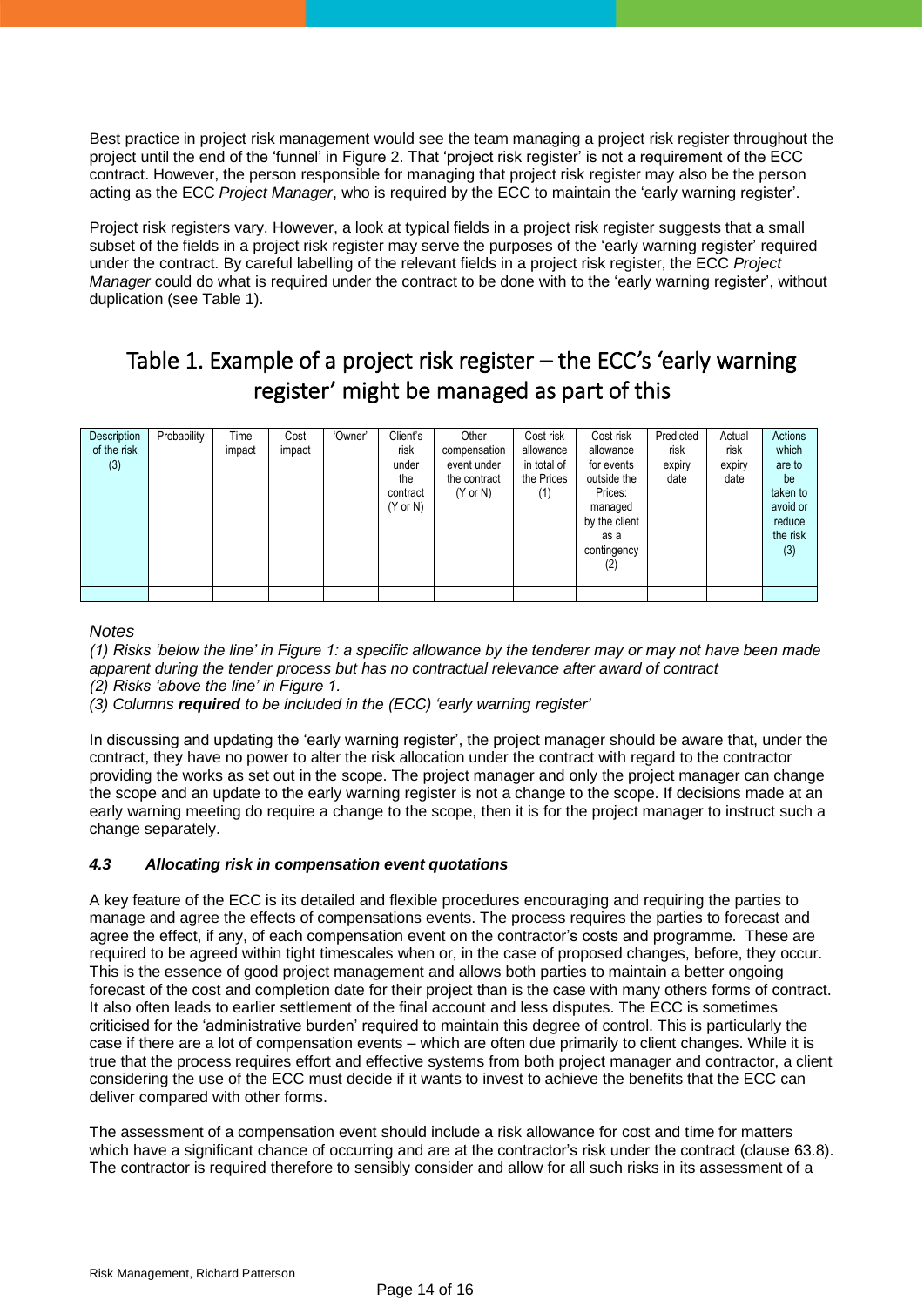compensation event. However, there is no need to allow in the assessment for risks that would in themselves be compensation events; if they happen then a further compensation event will be notified.

Importantly, assessments are not revisited even if the forecasts used to develop them are later proved wrong (Clause 66.3).

Sometimes the risk allowance that the contractor considers appropriate may lead to a quotation considered to be excessive by the project manager. In such instances, the ECC gives the project manager the power and tools to manage this aspect of risk differently.

If the project manager decides that the effects of a compensation event are too uncertain to be forecast reasonably or if he simply determines that it is better for the client to retain a particular risk in a quotation, then under clause 61.6 the project manager may state specific assumptions to be used in the contractor's quotation for that compensation event. If any of those stated assumptions are later found to have been wrong, the notified correction of the assumption is a further compensation event (clause 60.1(17)).

On the other hand, if for a compensation event notified at a particular time, it is in the client's interest to obtain more time and cost certainly, the project manager can 'buy' that certainty on behalf the client by requiring a quotation without assumptions. Hence by using assumptions appropriately, the project manager can allocate and 'buy out' the risks caused by the compensation event. Rightly, only the project manager may state assumptions to be used in a quotation, but it is good practice to discuss appropriate assumptions with the contractor prior to asking for a quotation.

Strictly, the risk of an assumption needing to be corrected later is a client's risk. It might therefore appear on any project risk register as a risk held back by the client.

The 'contract tetrahedron' was explained in Figure 1 as it applies to an ECC contract. The same principles as they apply to a single ECC compensation event, are illustrated in Figure 7.



#### **4 Summary**

The fundamental strengths of the NEC contracts and the intended guiding principles in their drafting are clarity, flexibility and being a stimulus to good management.

In the specific context of risk, NEC contracts allow a client to implement any procurement and contract strategy and to allocate risk in contracts both clearly and flexibly to suit its objectives. This is thanks to the flexibility of the main and secondary options from which a contract is built up and to the simplicity and generality of the concept of compensation events as the only events that are at the client's risk.